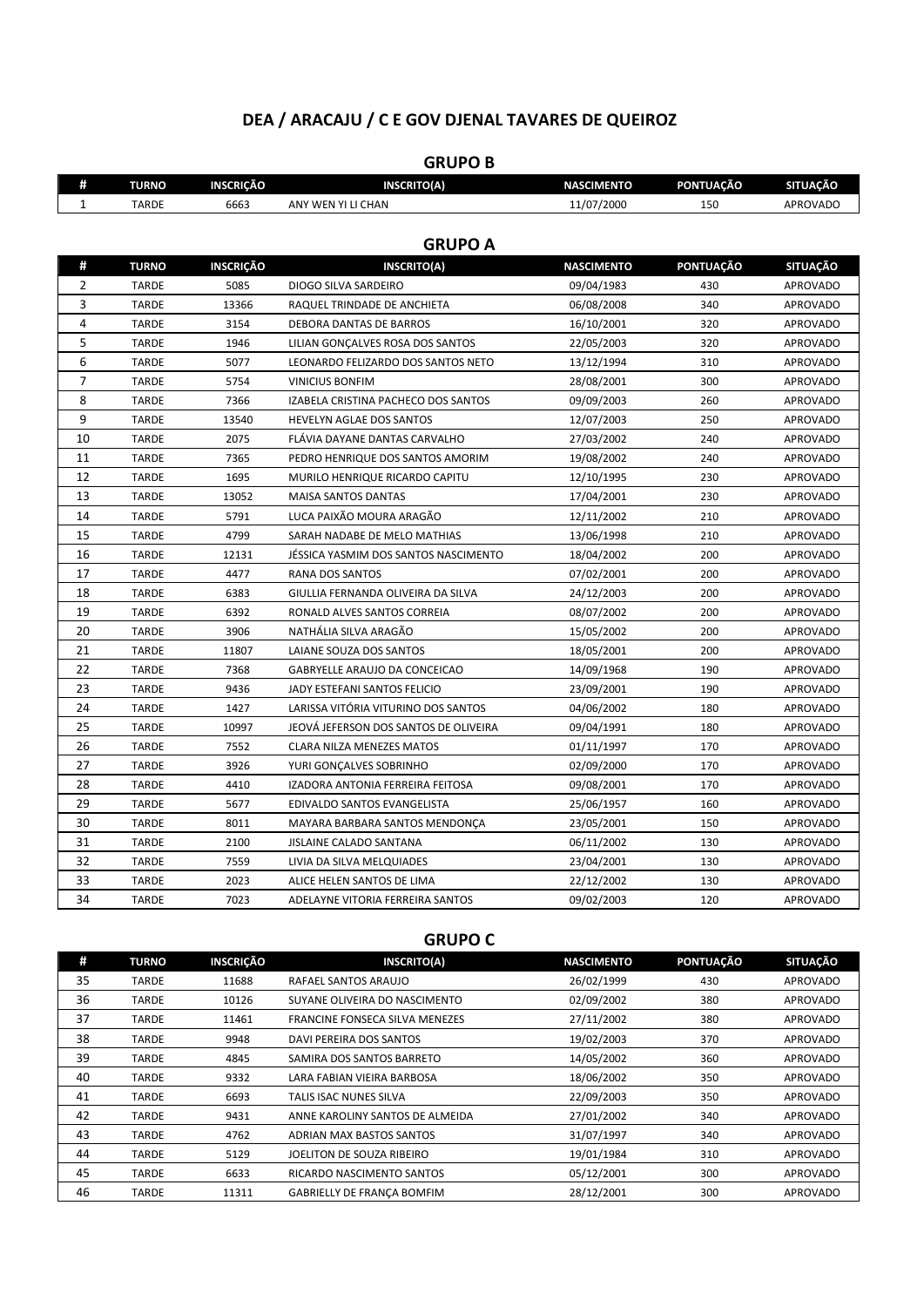| 47         | <b>TARDE</b>                 | 5639         | RENATA KAILANE DIAS ROCHA           | 01/12/2002               | 300        | <b>APROVADO</b>             |
|------------|------------------------------|--------------|-------------------------------------|--------------------------|------------|-----------------------------|
| 48         | TARDE                        | 11728        | <b>EVERTON SANTOS JÚNIOR</b>        | 30/11/2002               | 300        | <b>APROVADO</b>             |
| 49         | <b>TARDE</b>                 | 6988         | SUANI CHIARELI DA SILVA             | 09/08/2002               | 290        | <b>APROVADO</b>             |
| 50         | <b>TARDE</b>                 | 10921        | VITOR DOS SANTOS BARRETO SALES      | 27/03/1997               | 290        | <b>APROVADO</b>             |
| 51         | <b>TARDE</b>                 | 2636         | MARCELA CAROLINA LIMA BARBOZA       | 31/01/2002               | 290        | <b>APROVADO</b>             |
| 52         | <b>TARDE</b>                 | 11493        | JOÃO VICTOR BARRETO OLIVEIRA        | 15/12/1997               | 280        | <b>APROVADO</b>             |
| 53         | <b>TARDE</b>                 | 489          | DANILO SOUSA PASSOS                 | 30/01/1991               | 280        | <b>APROVADO</b>             |
| 54         | <b>TARDE</b>                 | 12126        | NATALIA CORREIA MENEZES FARIAS      | 08/10/2001               | 270        | <b>APROVADO</b>             |
| 55         | TARDE                        | 2019         | GABRIEL ALEXANDRE OLIVEIRA RAMOS    | 04/03/2002               | 270        | <b>APROVADO</b>             |
| 56         | <b>TARDE</b>                 | 5358         | CLÁUDIA DENISE SILVA FONSECA FARIAS | 11/12/1980               | 270        | <b>APROVADO</b>             |
| 57         | TARDE                        | 11307        | MYLLENA CONCEIÇÃO DOS SANTOS        | 21/03/2002               | 270        | APROVADO                    |
| 58         | <b>TARDE</b>                 | 9982         | FERNANDA SOUZA DOS SANTOS           | 29/10/2002               | 260        | <b>APROVADO</b>             |
| 59         | <b>TARDE</b>                 | 13504        | ITALLO SANTOS DE MELO               | 15/11/2000               | 260        | <b>APROVADO</b>             |
| 60         | <b>TARDE</b>                 | 4124         | ISLANNE LORRAINE SILVA ANDRADE      | 30/10/2002               | 260        | <b>APROVADO</b>             |
| 61         | TARDE                        | 10252        | ALECIA BEATRIZ DE JESUS SANTOS      | 22/07/2002               | 260        | APROVADO                    |
| 62         | <b>TARDE</b>                 | 3602         | LAURA DE OLIVEIRA SANTOS            | 01/10/2001               | 250        | <b>APROVADO</b>             |
| 63         | TARDE                        | 1385         | THIAGO SILVA RODRIGUES              | 29/04/2001               | 250        | <b>APROVADO</b>             |
| 64         | TARDE                        | 7573         | MARIA VITORIA SANTOS MENEZES        | 21/07/2001               | 240        | <b>APROVADO</b>             |
| 65         | <b>TARDE</b>                 | 7728         | ADYSSON DE OLIVEIRA LUCAS           | 16/11/2000               | 240        | <b>APROVADO</b>             |
| 66         | <b>TARDE</b>                 | 8677         | <b>JHONNY PATRYCK MUNIZ BARROS</b>  | 12/07/2001               | 230        | <b>APROVADO</b>             |
| 67         | <b>TARDE</b>                 | 5200         | ALICE DOS SANTOS VALENCA            | 21/03/2002               | 230        | <b>APROVADO</b>             |
| 68         | <b>TARDE</b>                 | 5034         | MARCELL DE OLIVEIRA FRANÇA JUNIOR   | 13/10/2000               | 230        | <b>APROVADO</b>             |
| 69         | <b>TARDE</b>                 | 9729         | THAIS LARISSA CERQUEIRA SANTOS      | 30/11/1999               | 230        | <b>APROVADO</b>             |
| 70         | <b>TARDE</b>                 | 299          | LUCIANA VITORIA BRAZ DOS SANTOS     | 24/12/1999               | 230        | <b>APROVADO</b>             |
| 71         | <b>TARDE</b>                 | 6256         | LUANA BEATRIZ DA SILVA CONCEIÇÃO    | 01/05/1997               | 230        | <b>APROVADO</b>             |
| 72         | <b>TARDE</b>                 | 5910         | MARIA JULIANA DOS SANTOS BRAZIL     |                          | 230        | <b>APROVADO</b>             |
| 73         |                              |              |                                     | 07/05/2000               |            |                             |
| 74         | TARDE                        | 6842         | VICTOR HENRIQUE SANTOS FRANÇA       | 27/03/2002               | 230        | <b>APROVADO</b>             |
| 75         | <b>TARDE</b>                 | 5342         | INGRID THAISA DA CUNHA ARAGAO       | 10/09/1998               | 230        | <b>APROVADO</b>             |
|            | <b>TARDE</b>                 | 3195         | CARLOS EDUARDO CARDOSO SANTOS       | 22/03/1999               | 230        | <b>APROVADO</b>             |
|            |                              |              |                                     |                          |            |                             |
| 76         | <b>TARDE</b>                 | 6386         | JOSUE DE JESUS PINTO                | 03/11/1981               | 230        | <b>APROVADO</b>             |
| 77         | <b>TARDE</b>                 | 8918         | KILDERY DE JESUS SOUSA              | 22/03/2002               | 220        | <b>APROVADO</b>             |
| 78         | TARDE                        | 4837         | ANA BEATRIZ COSTA DE ALMEIDA ARAUJO | 02/12/2000               | 220        | <b>APROVADO</b>             |
| 79         | <b>TARDE</b>                 | 11798        | LAIS SOUZA DOS SANTOS               | 18/05/2001               | 220        | <b>APROVADO</b>             |
| 80         | TARDE                        | 3889         | LORENA FARIAS BARRETO               | 09/07/2002               | 210        | <b>APROVADO</b>             |
| 81         | TARDE                        | 10251        | AMANDA SOUZA VASCONCELOS            | 13/01/2003               | 210        | <b>APROVADO</b>             |
| 82         | <b>TARDE</b>                 | 11767        | ANAIZE DA ANUNCIAÇÃO ALMEIDA        | 09/02/1997               | 200        | <b>APROVADO</b>             |
| 83         | <b>TARDE</b>                 | 11029        | <b>BEATRIZ TAVARES SILVA</b>        | 04/01/1995               | 200        | <b>APROVADO</b>             |
| 84         | <b>TARDE</b>                 | 12902        | <b>VANESSA DA SILVA TAVARES</b>     | 03/05/2000               | 200        | <b>APROVADO</b>             |
| 85         | <b>TARDE</b>                 | 11145        | MAXWELL VASCONCELOS DOS SANTOS      | 19/01/2000               | 200        | <b>APROVADO</b>             |
| 86         | <b>TARDE</b>                 | 3577         | VINICIUS ANDRADE SANTOS             | 13/03/2001               | 200        | <b>APROVADO</b>             |
| 87         | <b>TARDE</b>                 | 1648         | ELISAMA VITORIA FELIX DANTAS        | 01/03/2000               | 190        | <b>APROVADO</b>             |
| 88         | <b>TARDE</b>                 | 4077         | SELMA COSTA BRAZ DOS SANTOS         | 04/04/1967               | 190        | <b>APROVADO</b>             |
| 89         | <b>TARDE</b>                 | 1570         | MARTA LUISA DIAS DO NASCIMENTO      | 04/08/1986               | 180        | <b>APROVADO</b>             |
| 90         | TARDE                        | 4653         | NALISSA ANDRESSA ALVES SENA         | 09/04/1996               | 180        | <b>APROVADO</b>             |
| 91         | <b>TARDE</b>                 | 6614         | JOSILENE SANTOS DA SILVA            | 13/11/1999               | 180        | <b>APROVADO</b>             |
| 92         | <b>TARDE</b>                 | 7707         | FABIO MAGALHAES SILVA               | 16/02/2000               | 180        | APROVADO                    |
| 93         | <b>TARDE</b>                 | 10679        | BEATRIZ SANTOS DE JESUS             | 13/03/1997               | 170        | <b>APROVADO</b>             |
| 94         | TARDE                        | 11717        | CARLOS HENRIQUE SANTOS DA COSTA     | 06/11/1997               | 170        | APROVADO                    |
| 95         | <b>TARDE</b>                 | 4140         | ALESSANDRA MATEUS SANTOS            | 08/07/1997               | 170        | APROVADO                    |
| 96         | <b>TARDE</b>                 | 8149         | LAVÍNIA VITÓRIA CRUZ NEWTON         | 07/09/1999               | 170        | APROVADO                    |
| 97         | <b>TARDE</b>                 | 7634         | REGIANE VITÓRIA SANTOS BISPO        | 05/10/1999               | 170        | APROVADO                    |
| 98         | TARDE                        | 9302         | RICHARD SHARON FERNANDES LOBO       | 15/02/2002               | 170        | APROVADO                    |
| 99         | <b>TARDE</b>                 | 4782         | FABIANO SANTANA DE OLIVEIRA         | 18/12/1988               | 170        | APROVADO                    |
| 100        | <b>TARDE</b>                 | 14378        | RHASNA REBOUÇAS MONTES              | 07/12/1998               | 170        | APROVADO                    |
| 101        | <b>TARDE</b>                 | 9368         | MATHEUS FELIPE DE JESUS SANTOS      | 08/12/1996               | 160        | <b>APROVADO</b>             |
| 102        | <b>TARDE</b>                 | 5046         | RIVANDA SOUZA DOS SANTOS            | 15/08/2002               | 160        | <b>APROVADO</b>             |
| 103<br>104 | <b>TARDE</b><br><b>TARDE</b> | 7851<br>5866 | VINICIUS RODRIGUES DE CARVALHO      | 12/01/1998<br>19/01/2003 | 160<br>150 | <b>APROVADO</b><br>APROVADO |